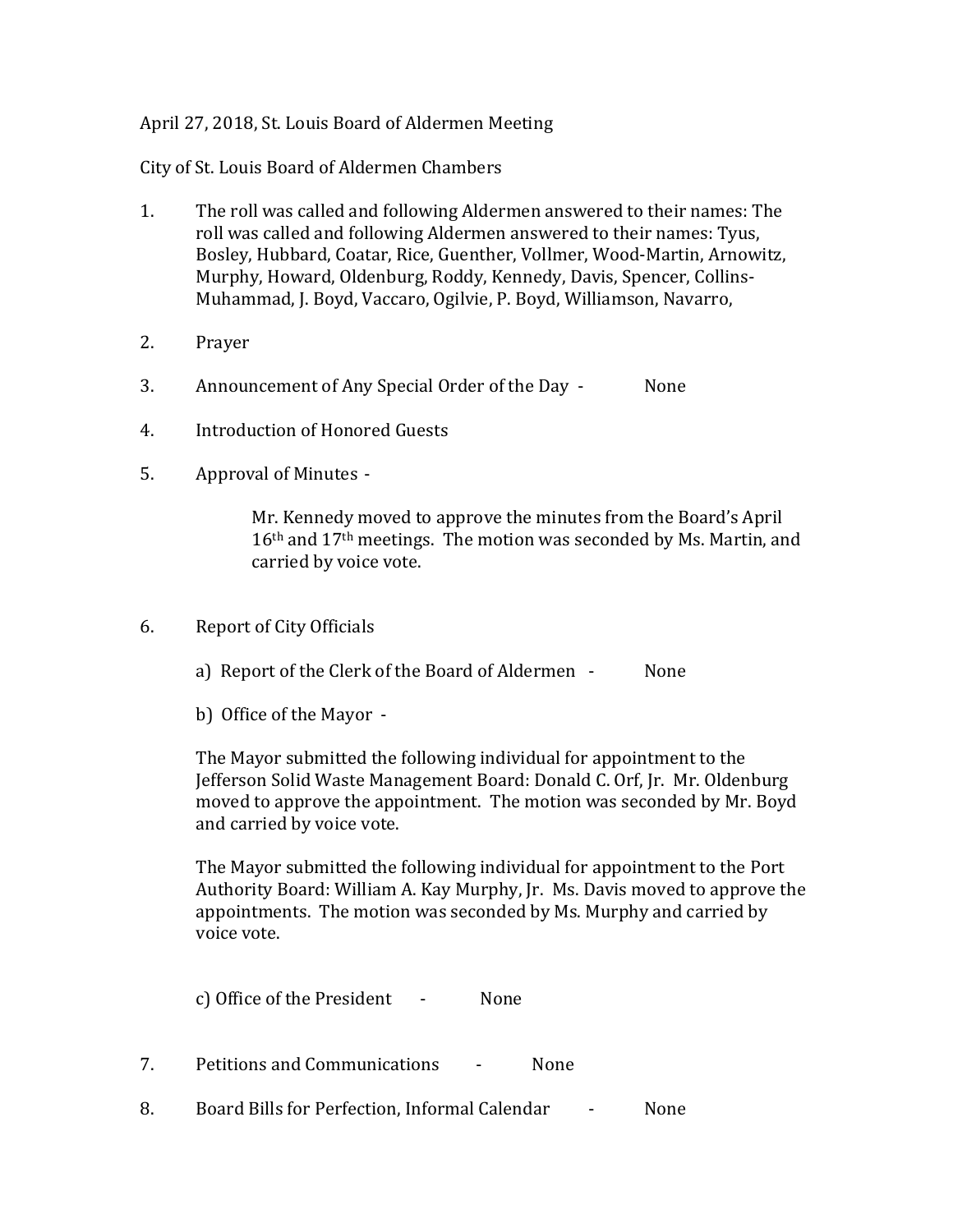- 9. Board Bills for Third Reading, Informal Calendar Fasce Rome
- 10. Resolutions, Informal Calendar None
- 11. First Reading of Board Bills -

The following Board Bills were first read: BB.#2 - #10, #20 - #35, and #37 - #40.

12. Reference to Committee of Board Bills

Transportation and Commerce BB.#7 and #8

Ways and Means BB.#

Public Safety BB.#5, #9, #26, #27, and #37

Public Utilities BB.#

Legislation BB.#6, #21, #25

Health and Human Services BB.#

Public Employees BB#

Streets, Traffic and Refuse BB.#4, #30, and #31

Intergovernmental Affairs BB.#

Engrossment, Rules and Resolutions BB.#

Housing, Urban Development and Zoning BB.#2, #3, #22, #10 #23, #24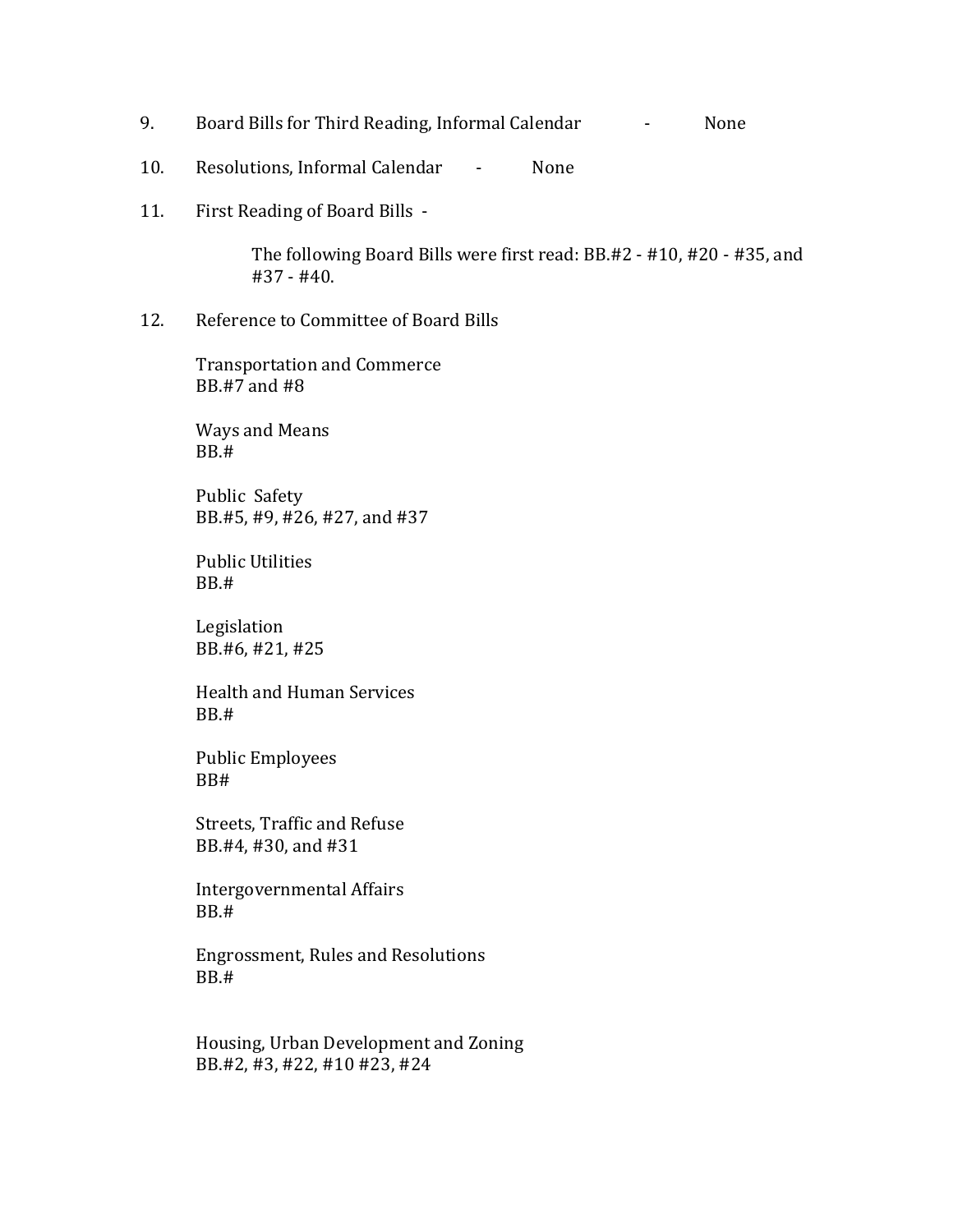Neighborhood Development BB.#20, #28, #29, #33, #34, #38, #39, #40

Convention and Tourism BB#

Parks and Environmental Matters BB#

Personnel and Administration BB#

- 13. Second Reading and Report of Standing Committees None
- 14. Report of Special Committees None
- 15. Perfection Consent Calendar None
- 16. Board Bills for Perfection None
- 17. Third Reading Consent Calendar None
- 18. Third Reading / Report of Engrossment and Final Passage None 19. Report of Enrollment Committee
- 20. Courtesy Resolutions Consent Calendar

Ms. Davis moved to adopt the Courtesy Resolution Calendar: Res.#5, #6, #7, #10, and #11. The motion was seconded by Ms. Howard, and was carried by voice vote.

Mr. Vaccaro moved to adopt Res.#7 En Banc. The motion was seconded by Ms. Howard, and carried by voice vote.

21. First Reading of Resolutions

Res.#8, #9

Ms. Martin moved to assign Res.#8 be referred to the Housing Urban Development and Zoning Committee. The motion was seconded by Mr. Kennedy, and carried by voice vote.

Mr. Vollmer moved to assign Res.#8 to the Housing, Urban Development and Zoning Committee. The Motion was seconded by Mr. J. Boyd, and carried by voice vote.